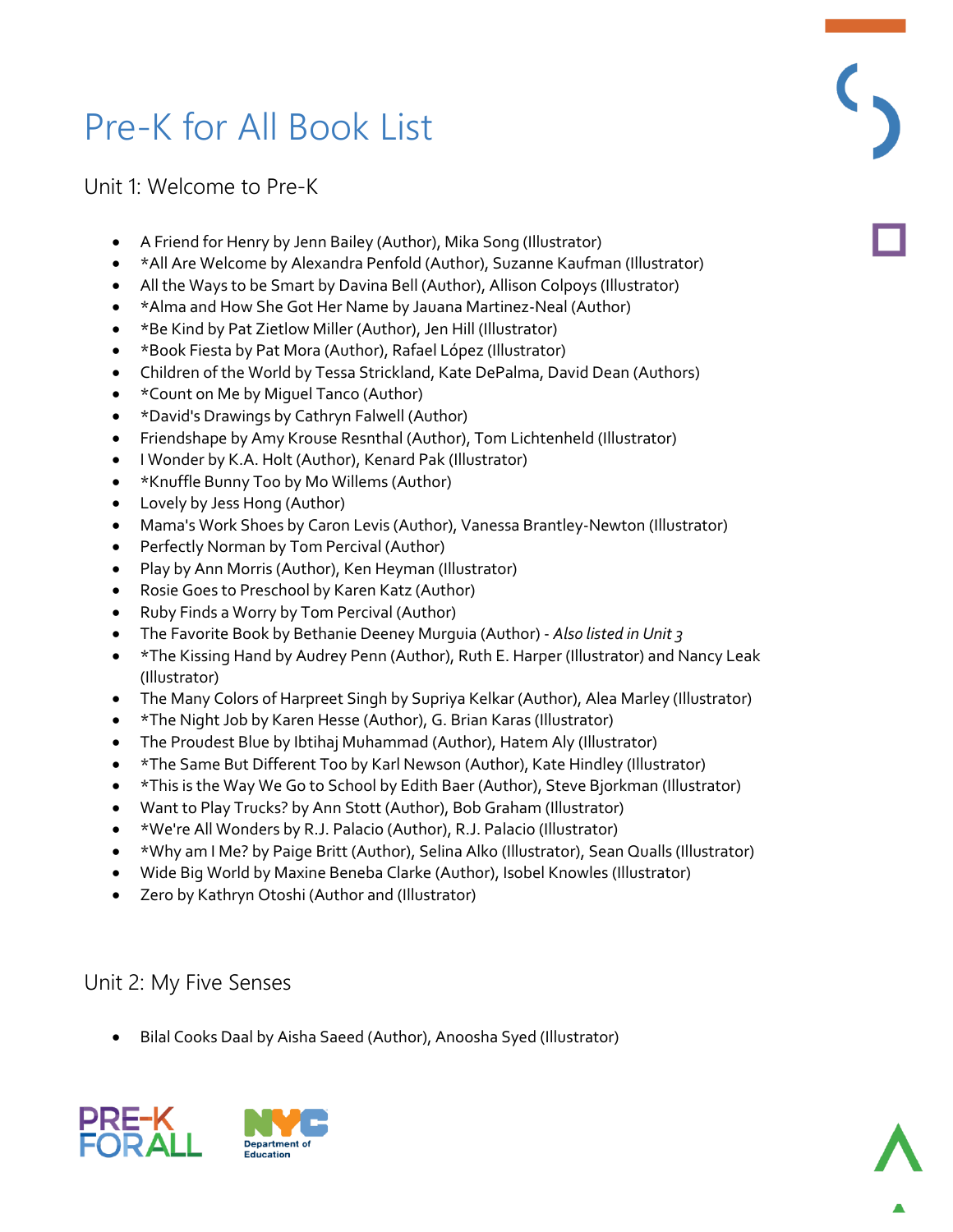- Cold, Crunchy, Colorful: Using our Senses by Jane Brocket (Author)
- Dinosaur Rap by John Foster (Author), Debbie Harter (Illustrator)
- Drum City by Thea Guidone (Author), Vanessa Newton (Illustrator)
- \*Drum Dream Girl by Margarita Engle (Author)
- Handa's Noisy Night by Eileen Browne (Author), Eileen Browne (Illustrator)
- Hearing by Helen Frost (Author)
- How Do You Wokka-Wokka? By Elizabeth Bluemle (Author), Randy Cecil (Illustrator)
- Listen to the City by Rachel Isadora (Author)
- Max Found Two Sticks by Brian Pinkney (Author)
- Moses Goes to a Concert by Isaac Millman (Author)
- Priya Dreams of Marigolds and Masala by Meenal Patel (Author)
- Rainbow Joe and Me by Maria Diaz Strom (Author)
- Seeing by Helen Frost (Author)
- \*Skip Through the Seasons by Stella Blackstone (Author), Maria Carluccio (Illustrator)
- Smelling by Helen Frost (Author)
- Squeak, Rumble, Whomp! Whomp! Whomp! by Wynton Marsalis (Author), Paul Rogers (Illustrator)
- Tap Tap Boom Boom by Elizabeth Bluemle (Author), G. Brian Karas (Illustrator)
- Tasting by Helen Frost (Author)
- Thank you, Omu! by Oge Mora (Author)
- \*The Black Book of Colors by Menena Cottin (Author), Rosana Faria (Illustrator)
- \*The Cow That Went Oink by Bernard Most (Author)
- This Beach is Loud! By Samantha Cotterill (Author)
- Touching by Helen Frost (Author)
- \*What's Cooking at 10 Garden Street? by Felicita Sala (Author)
- What's Your Favorite Food? by Eric Carle and Friends Aki, Isabelle Arsenault, Brigette Barrager, Matthew Cordell, Benji Davis, Karen Katz, Laurie Keller, Juliet Menendez, Greg Pizzoli, Felicita Sala, Misa Saburi, Dan Santat, Shannon Wright (Authors), Eric Carle (Illustrator)

### Unit 3: All About Us

- A Boy Like You by Frank Murphy (Author), Kayla Harren (Illustrator)
- A Is For All the Things You Are: A Joyful ABC Book by Anna Forgerson Hindley (Author), Keturah A. Bobo (Illustrator)
- \*Dad By My Side by Soosh (Author)
- Don't Touch My Hair by Sharee Miller (Author)
- Families by Shelley Rotner (Author), Sheila M. Kelly (Illustrator)
- Family by Isabell Monk (Author), Janice Lee Porter (Illustrator)
- Fry Bread: A Native American Family Story by Kevin Noble Maillard (Author), Juana Martinez-Neal (Illustrator)
- Full, Full, Full of Love by Trish Cooke (Author), Paul Howard (Illustrator)
- \*Heather Has Two Mommies by Lesléa Newman (Author), Laura Cornell (Illustrator)
- Here We Go Round the Mulberry Bush by Sophie Fatus (Illustrator)





 $\overline{\zeta}$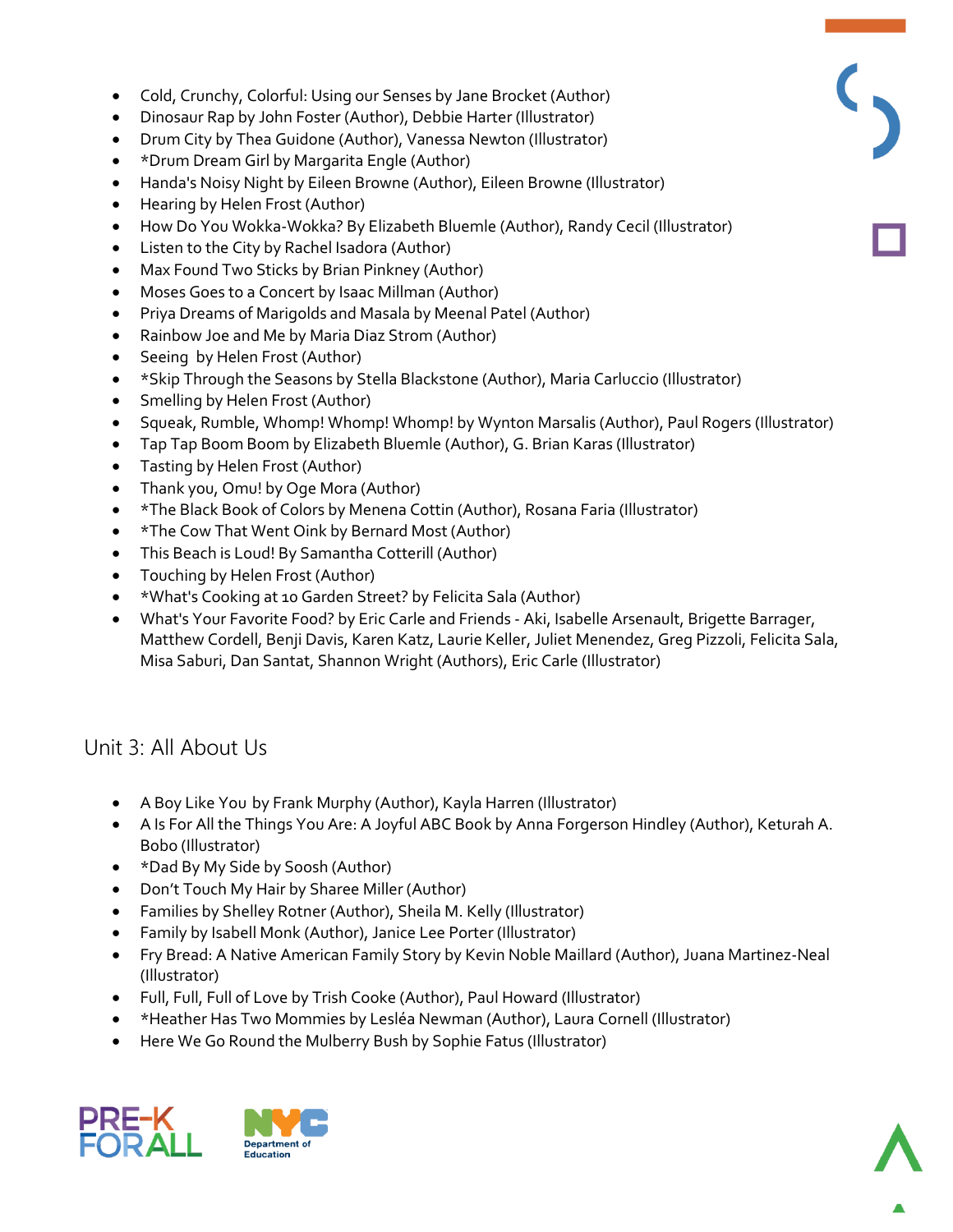- I Like Myself! by Karen Beaumont (Author), David Catrow (Illustrator)
- I Love My Hair! by Natasha Anastasia Tarpley (Author), E.B. Lewis (Illustrator)
- \*I Love Saturdays y Domingos by Alma Flor Ada (Author), Elivia Savadier (Illustrator)
- I Love you More Than by Taye Diggs (Author), Shane W. Evans (Illustrator)
- Just Like a Mama by Alice Faye Duncan (Author)
- Let's Celebrate: Special Days Around the World by Kate DePalma (Author), Martina Peluso (Illustrator)
- Maggie's Chopsticks by Alan Woo (Author), Isabelle Malenfant (Illustrator)
- Mommy's Khimar by Jamilah Thompkins-Bigelow (Author), Ebony Glenn (Illustrator)
- My Blue is Happy by Jessica Young (Author), Catia Chien (Illustrator)
- My Brother Charlie by Holly Robinson Peete (Author), Ryan Elizabeth Peete (Author), Shane W. Evans (Illustrator)
- \*My Heart Fills With Happiness by Monique Gray Smith (Author), Julie Flett (Illustrator)
- \* Of Thee I Sing: A Letter to My Daughters by Barack Obama (Author), Loren Long (Illustrator)
- Our Favorite Day by Joowon Oh (Author)
- Saturday by Oge Mora (Author)
- Shades of People by Shelley Rotner (Author), Sheila M. Kelly (Illustrator)
- Sister, Sister by Anne Sibley O'Brien (Author and Illustrator)
- Stella Brings the Familyby Miriam B. Schiffer (Author), Holly Clifton-Brown (Illustrator)
- Sunday Shopping by Sally Derby (Author), Shadra Strickland (Illustrator)
- Super Satya Saves the Day by Raakhee Mirchandani (Author), Tim Palin (Illustrator)
- Tan to Tamarind: Poems About the Color Brown by Malathi Michelle Iyengar (Author), Jamel Akib (Illustrator)
- The Favorite Book by Bethanie Deeney Murguia (Author) *Also listed in Unit 1*
- The Ring Bearer by Floyd Cooper (Author and Illustrator)
- \*The Same but Different Too by Karl Newson (Author), Kate Hindley (Illustrator)
- This Is It by Daria Peoples-Riley (Author)
- What I Like About Me by Allia Zobel-Nolan, Miki Sakamoto (Illustrator)

#### Unit 4: Where We Live

- \*A New Home by Tania Regil (Author)
- A Place to Stay: A Shelter Story by Erin Gunti (Author), Estelí Meza (Illustrator)
- A Space for Me by Cathryn Falwell (Author)
- ABC NYC: A Book About Seeing New York City by Joanne Dugan (Author)
- Animal Homes (National Geographic Readers Series Pre-reader) by Shira Evans (Author)
- Animals in the City (National Geographic Readers Series Level 2) by Elizabeth Carney (Author)
- B is for Brooklyn by Selina Alko (Author)
- Bodega Cat by Louie Chin (Author)
- \* Corduroy by Don Freeman (Author)
- Daniel's Good Day by Micha Archer (Author)
- Dreaming Up: A Celebration of Building by Christy Hale (Author)



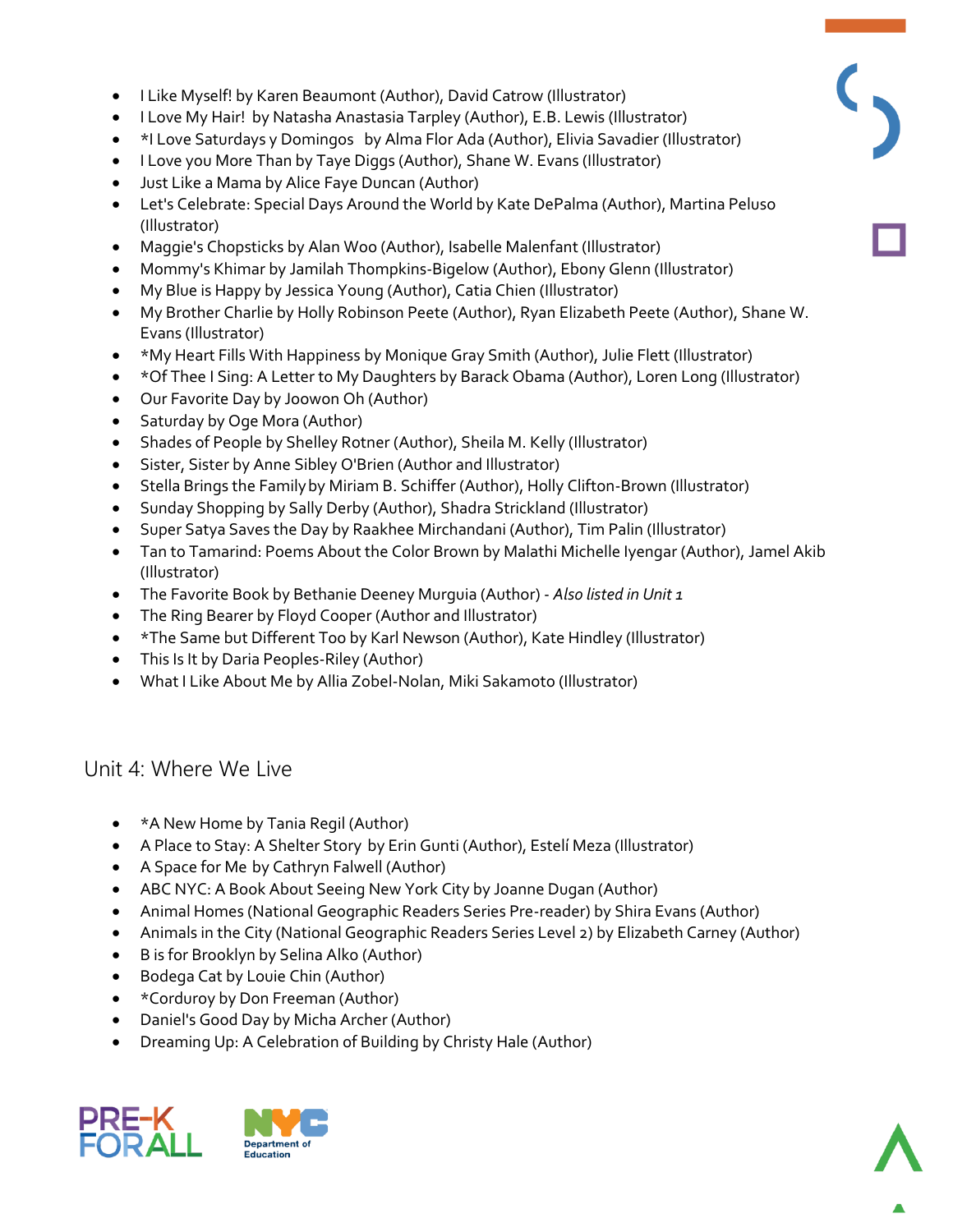- Going Up! by Sherry J. Lee (Author), Charlene Chua (Illustrator)
- Here and There by Tamara Ellis Smith (Author), Evelyn Daviddi (Illustrator)
- It's Moving Day! by Pamela Hickman (Author), Geraldo Valerio (Illustrator)
- Living in an Igloo by Jan Reynolds (Author)
- \*Lubna and Pebble by Wendy Meddour(Author), Daniel Egnéus (Illustrator)
- Maybe Days: A Book for Children in Foster Care by Jennifer Wilgocki (Author), Marcia Kahn Wright (Author), Alissa Imre Geis (Illustrator)
- Ruby's Birds by Mya Thompson Claudia Dávila (Author)
- Still a Family: A Story About Homelessness by Brenda Reeves Sturgis (Author), Jo-Shin Lee (Illustrator)
- Visiting Day by Jacqueline Woodson (Author), James E. Ransome (Illustrator)
- Thinker: My Puppy Poet and Me by Eloise Greenfield (Author), Ehsan Abdollah (Illustrator)
- This is My Home by Jan Reynolds (Author)

## Unit 5: Transportation

- A Day in the Life of a Garbage Collector by Nate LeBoutillier (Author)
- Bus Drivers by Rebecca Pettiford (Author)
- Dump Truck Disco by Skye Silver (Author), Christine Engel (Illustrator)
- \*Fast and Slow by Britta Teckentrup (Author)
- Firefighters to the Rescue by Kersten Hamilton (Author), Rich Davis (Illustrator)
- \*Fire! Fuego! Brave Bomberos by Susan Middleton Elya (Author), Dan Santat (Illustrator)
- Flying by Donald Crews (Author)
- \*Go! Go! Go! Stop! by Charise Mericle Harper (Author)
- Harbor by Donald Crews (Author)
- I Really Want to See You, Grandma! by Tarō Gomi (Author and Illustrator)
- \*I Want to Be a Police Officer by Dan Liebman (Author)
- \*Machines at Work by Byron Barton (Author)
- \*Mama Zooms by Jane Cowen-Fletcher (Author)
- Miss Dorothy and Her Book Mobile by Gloria Houston (Author), Susan Condie Lamb (Author)
- \*My Papi Has a Motorcycle by Isabel Quintero (Author), Zeke Peňa (Illustrator)
- Saturday by Oge Mora (Author)
- School Bus by Donald Crews (Author)
- Subway by Christoph Niemann (Author)
- \*The Bus For Us by Suzanne Bloom (Author)
- \*The Bus is For Us! By Michael Rosen (Author), Gillian Tyler (Illustrator)
- The Great New York Subway Map by Emiliano Ponzi (Author)
- The Lost Property Office by Emily Rand(Author), Emily Rand (Illustrator)
- The Wheels on the Bus by Melanie Williamson (Illustrator)
- Transportation in my Neighborhood by Shelly Lyons (Author)
- Truck by Donald Crews (Author)
- \*What Do Wheels Do All Day? by April Jones Prince (Author), Giles Laroche (Illustrator)



 $\overline{\mathcal{C}}$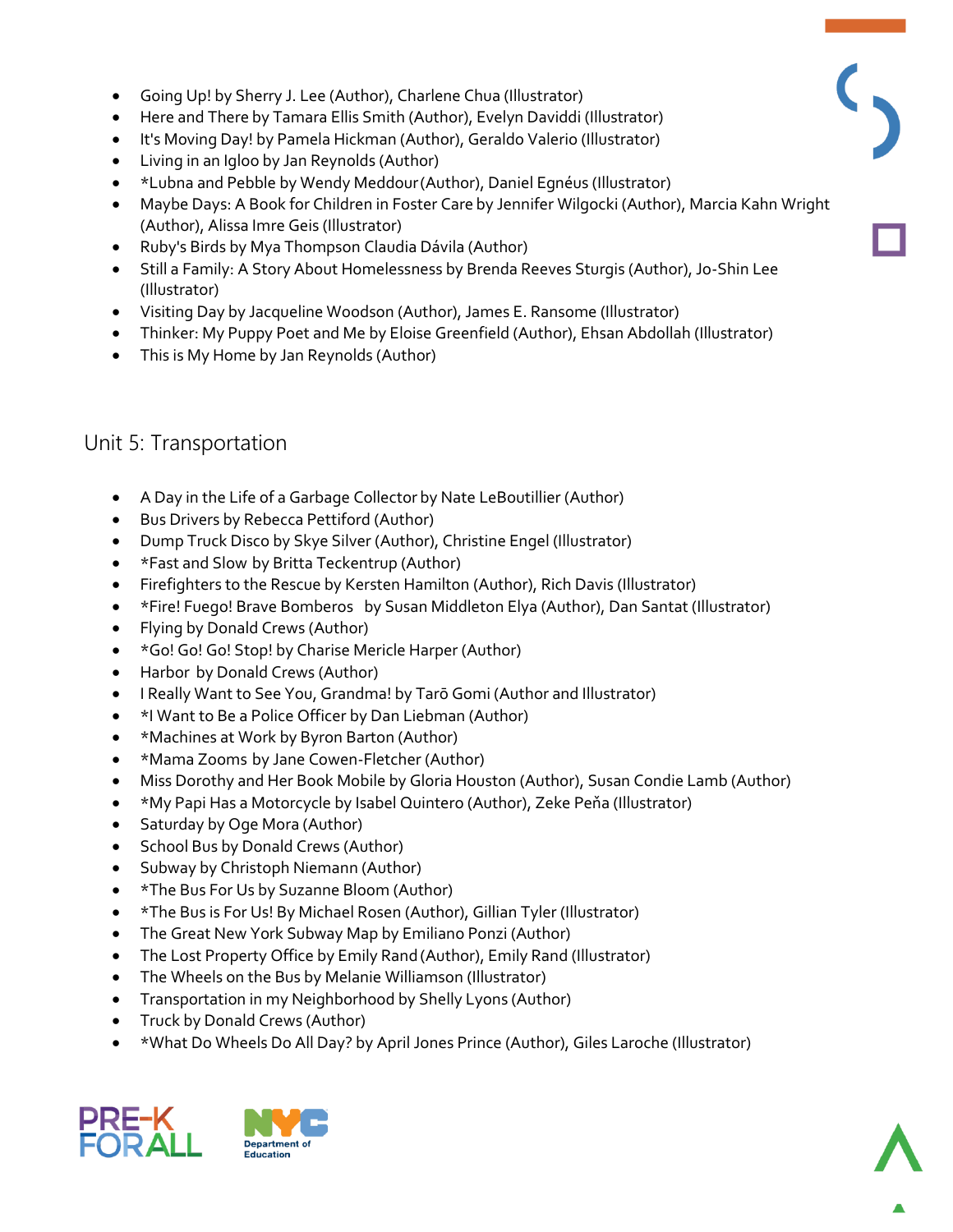Zero Local Next Stop: Kindness by Ethan Murrow (Authors and Illustrators)

# Unit 6: Light

- All About Light by Lisa Trumbauer (Author)
- Astro Girl by Ken Wilson-Max (Author and Illustrator)
- A Ray of Light: A Book of Science and Wonder by Walter Wick (Author)
- Blackout by John Rocco (Author)
- City Moon by Rachael Cole (Author), Blanca Gomez (Illustrator)
- Glow: Animals With Their Own Night-Lights by W. H. Beck (Author)
- How Many Stars in the Sky? by Lenny Hort (Author), James E. Ransome (Illustrator)
- In the Darkness of the Night by Emily Rand (Author and Illustrator)
- Kitten and the Night Watchman by John Sullivan (Author), Tae-uun Yoo (Illustrator)
- \* Little Owl's Day by Divya Srinivasan (Author)
- \*Little Owl's Night by Divya Srinivasan (Author)
- Max and The Tag Along Moon by Floyd Cooper (Author)
- Moonbear's Shadow by Frank Asch (Author)
- Ocean Sunlight: How Tiny Plants Feed the Seas by Molly Bang (Author and Illustrator), Penny Chisholm (Author)
- Rocket Says Look Up! by Nathan Bryon (Author), Dapo Adeola (Illustrator)
- Round Trip by Ann Jonas (Author)
- \*Shadow by Suzy Lee (Author)
- \*Shelter by Celine Claire (Author), Qin Leng (Illustrator)
- Sources of Light by Daniel Nunn (Author)
- The Night is Yours by Abdul-Razak Zachariah (Author), Keturah A. Bobo (Illustrator)
- What is Light? by Markette Sheppard (Author), Cathy Ann Johnson (Illustrator)
- Windows by Julia Denos (Author), E.B. Goodale (Illustrator)

#### Unit 7: Water

- \*A Drop of Water: A Book of Science and Wonder by Walter Wick (Author)
- Alfie by Thrya Heder (Author)
- All the Water in the World by George Ella Lyon (Author), Katherine Tillotson (Illustrator)
- Anna Carries Water by Olive Senior (Author), Laura James (Illustrator)
- Boats Float by George Ella Lyon (Author), Mick Wiggins (Illustrator)
- \*Change It! Solids, Liquids, Gasses and You by Adrienne Mason (Author), Claudia Davila (Illustrator)
- \*Come on Rain! by Karen Hesse (Author), John J Muth (Illustrator)
- Float by Daniel Miyares (Author)
- Hey, Water! By Antoinette Portis (Author)



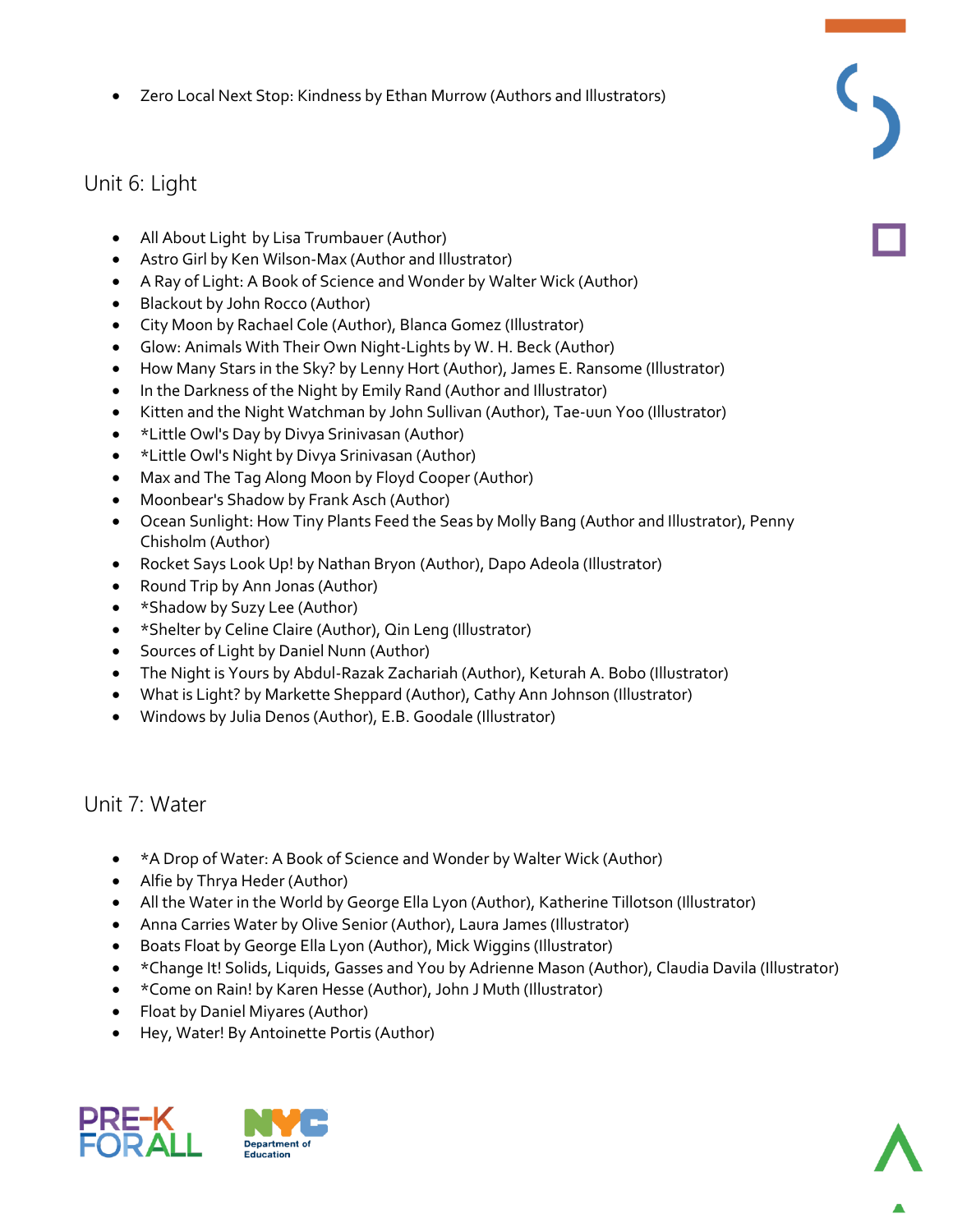- \*I Know the River Loves Me by Maya Christina Gonzalez (Author and Illustrator)
- \*Ivy and the Lonely Raincloud by Katie Harnett (Author and Illustrator)
- \*Jabari Jumps by Gaia Cornwall (Author)
- Little Bird Takes a Bath by Marisabina Russo (Author)
- \*Over and Under the Pond by Kate Messner (Author), Christopher Silas Neal (Illustrator)
- \*Over the Ocean by Tarō Gomi (Author and Illustrator)
- Rain! by Linda Ashman (Author), Christian Robinson (Illustrator)
- Singing in the Rain Based on the song by Arthur Freed and Nacio Herb Brown (Authors), Tim Hopgood (Illustrator)
- \*The Big Umbrella by Amy June Bates (Author)
- \*The Snowy Day by Ezra Jack Keats (Author and Illustrator)
- Water is Water: A Book About the Water Cycle by Mirand Paul (Author), Jason Chin (Illustrator)
- Water Land: Land Forms Around the World by Christy Hale (Author)
- \*Water Rolls, Water Rises by Pat Mora (Author), Melio So (Illustrator)
- What Do You See at the Pond? by Anastasia Suen (Author), Aaron Boyd (Illustrator)
- When the Storm Comes by Linda Ashman (Author), Taeeun Yoo (Illustrator)
- Why Do We Cry? by Fran Pintadera (Author), Ana Sender (Illustrator)

#### Unit 8: Plants

- \*How a Seed Grows by Helene J. Jordan (Author), Loretta Krupinski (Illustrator)
- An Orange in January by Dianna Hutts Astons (Author), Julie Maren (Illustrator)
- Bee-Bim Bop! by Linda Sue Park (Author), Ho Baek Lee (Illustrator)
- \* Eating the Alphabet by Lois Ehlert (Author)
- \*Flower Garden by Eve Bunting (Author), Kathryn Hewitt (Illustrator)
- Flowers are Calling by Rita Gray (Author), Kenard Pak (Illustrator)
- Food From Farms by Nancy Dickmann (Author)
- From Wheat to Bread by Stacy Taus-Bolstad (Author)
- If You Plant a Seed by Kadir Nelson (Author)
- Juicy Peach by Mary Dixon Lake (Author), Aaron Boyd (Illustrator)
- Layla's Happiness by Mariahadessa Ekere Tallie (Author and Illustrator)
- \*Little Tree by Loren Long (Author)
- \*Lola Plants a Garden by Anna McQuinn (Author), Rosalind Beardshaw (Illustrator)
- Me, Toma and the Concrete Garden by Andrew Larsen (Author), Anne Villeneuve (Illustrator)
- Patience, Miyuki by Roxane Marie Galliez (Author), Seng Soun Ratanavanh (Illustrator)
- Rah, Rah, Radishes: A Vegetable Chant by April Pulley Sayre (Author)
- Rainbow Stew by Cathryn Falwell (Author)
- \*Seed to Plant by Kristin Baird Rattini (Author)
- The Breaking News by Sarah Lynne Reul (Author)
- \*The Curious Garden by Peter Brown (Author)
- \*The Empty Pot by Demi (Author)
- The Flower by Barbara Flores/Elena Castro/Eddie Hernandez (Authors), Mike Castro (Illustrator)
- The Thing About Bees: A Love Letter by Shabazz Larkin (Author)



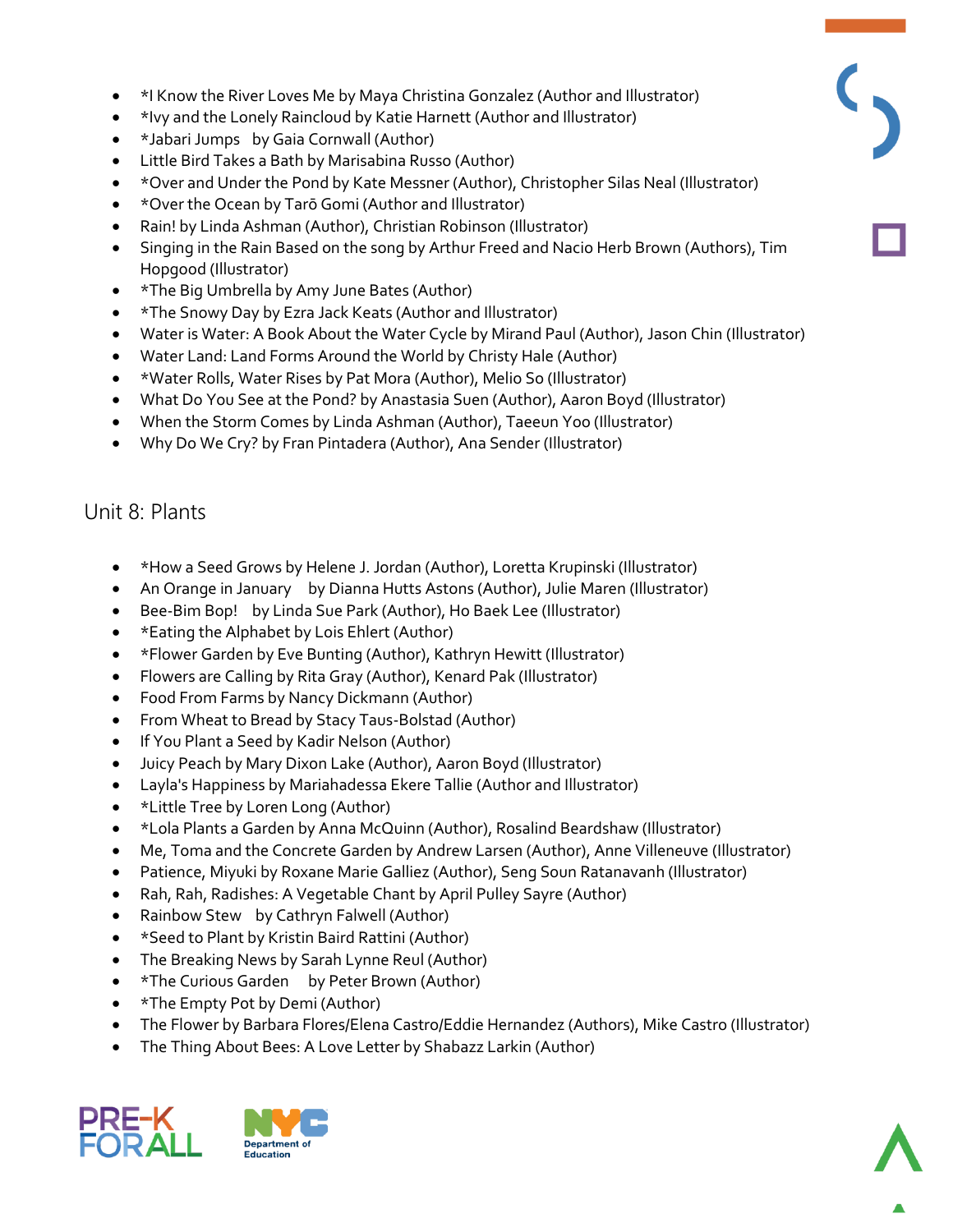### Unit 9: Babies

- A Most Unusual Day by Sydra Mallery (Author), E.B. Goodale (Illustrator)
- All About Bears (National Geographic Readers Series Pre-reader) by National Geographic Kids (Author)
- B is for Baby by Atinuke (Author), Angela Brooksbank (Illustrator)
- Babies Don't Walk, They Ride! by Kathy Henderson (Author), Lauren Tobia (Illustrator)
- Babymoon by Hayley Barrett (Author), Juana Martinez-Neal (Illustrator)
- \*Bats (National Geographic Readers Series Level 2) by Elizabeth Carney (Author)
- \*Cheetahs (National Geographic Readers Series Level 2) by Laura Marsh (Author)
- \*Dolphins (National Geographic Readers Series Level 2) by Melissa Stewart (Author)
- Elephants (National Geographic Readers Series Level 1) by Avery Hunt (Author)
- \*Everywhere Babies by Susan Meyers (Author), Marla Frazee (Illustrator)
- Farm Animals (National Geographic Readers Series Level 1) by Joanne Mattern (Author)
- \*Follow Me! Animal Parents and Babies (National Geographic Reader Series Level 1) by Shira Evans (Author)
- \*Frogs (National Geographic Readers Series Level 1) by Elizabeth Carney (Author)
- Giraffes (National Geographic Readers Series Level 1) by Laura Marsh (Author)
- Hop, Bunny! (National Geographic Readers Series Pre-reader) by Susan B. Neuman (Author)
- I Used to be Famous by Tara Luebbe/Becky Cattie (Author), Joanne Lew-Vriethoff (Illustrator)
- \*Jump, Pup! (National Geographic Readers Series Pre-reader) by Susan B. Neuman (Author)
- \*Koalas (National Geographic Readers Series Level 1) by Laura Marsh (Author)
- Lions (National Geographic Readers Series Level 1) by Laura Marsh (Author)
- Lizard From the Park by Mark Pett (Author)
- \*Pandas (National Geographic Readers Series Level 2) by Anne Schreiber (Author)
- \*Penguins! (National Geographic Readers Series Level 2) by Anne Schreiber (Author)
- Peter's Chair by Ezra Jack Keats (Author and Illustrator)
- Phoebe and Digger by Tricia Springstubb (Author), Jeff Newman (Illustrator)
- Play, Kitty! (National Geographic Readers Series Pre-reader) by Shira Evans (Author)
- \*Polar Bears (National Geographic Readers Series Level 1) by Laura Marsh (Author)
- Puffins (National Geographic Readers Series Pre-reader) by Maya Myers (Author)
- \*Sea Turtles (National Geographic Readers Series Level 2) by Laura Marsh (Author)
- \*Slither, Snake! (National Geographic Readers Series Pre-reader) by Shelby Alinsky (Author)
- Spiders (National Geographic Readers Series Level 1) by Laura Marsh (Author)
- \*Spork by Kyo Maclear (Author), Isabelle Aresenault (Illustrator)
- \*Sweetest Kulu by Celina Kalluk (Author), Alexandra Neonakis (Illustrator)
- \*Swing, Sloth! (National Geographic Readers Series Pre-reader) by Susan B. Neuman (Author)
- \*The Little Red Stroller by Joshua Furst (Author), Hyewon Yum (Illustrator)
- The New Small Person by Lauren Child (Author and Illustrator)
- The Twins' Little Sister by Hyewon Yum (Author)
- \*Tigers (National Geographic Readers Series Level 2) by Laura Marsh (Author)
- \*Trot, Pony! (National Geographic Readers Series Pre-reader) by Shira Evans (Author)
- Turtles (National Geographic Readers Series Level 1) by Laura Marsh (Author)
- When Aidan Became a Brother by Kyle Lukoff (Author), Kaylani Juanita (Illustrator)